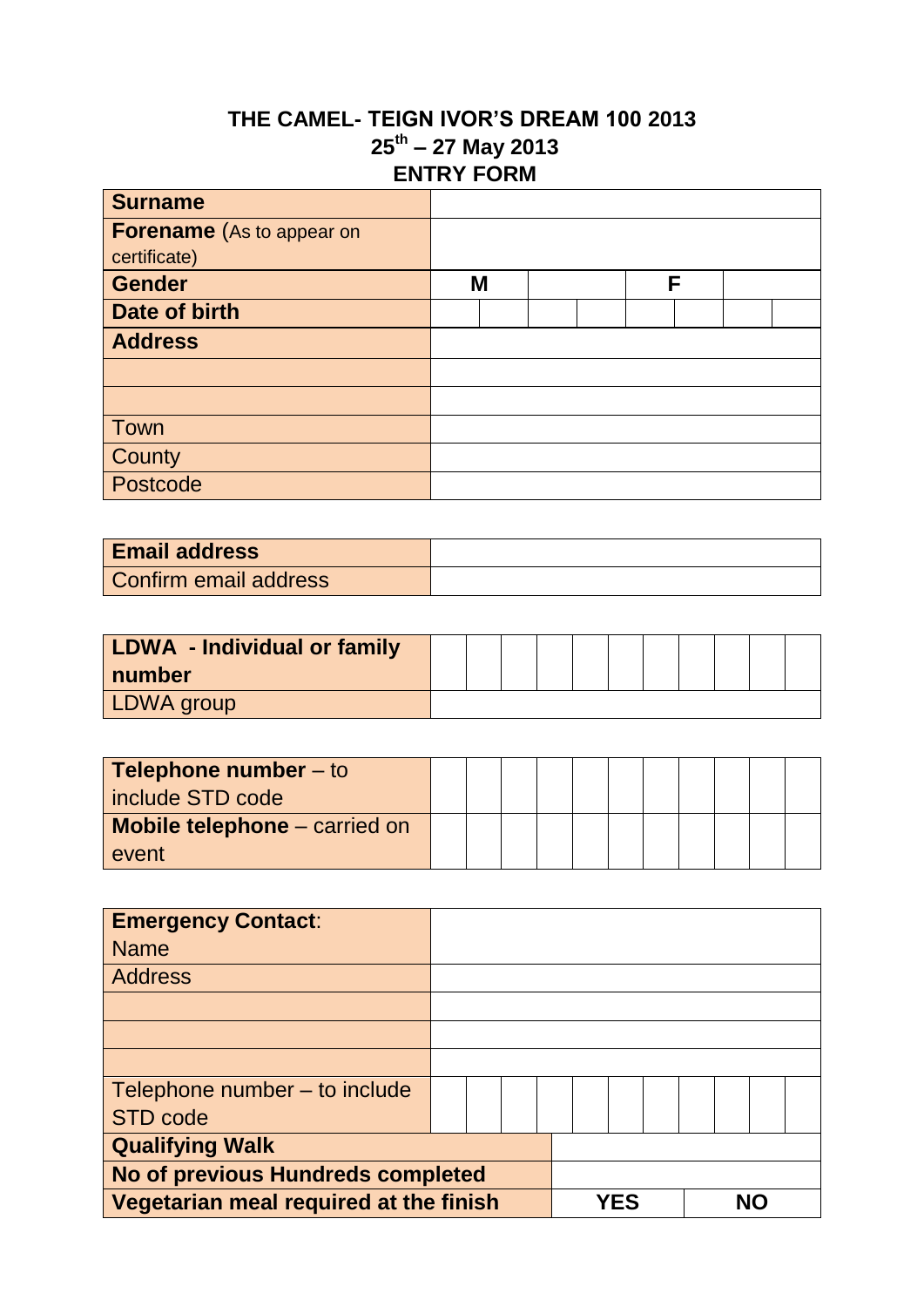| Please indicate if you require transport   | <b>YES</b> | <b>NO</b> |
|--------------------------------------------|------------|-----------|
| from Teignmouth to the start at            |            |           |
| Wadebridge (£8 per person)                 |            |           |
| Please indicate if you require car parking | <b>YES</b> | <b>NO</b> |
| for the duration of the event at           |            |           |
| <b>Teignmouth Community School</b>         |            |           |
| Please indicate if you require your End    | <b>YES</b> | <b>NO</b> |
| luggage to be transported from             |            |           |
| <b>Wadebridge to Teignmouth</b>            |            |           |

| Assuming there is sufficient demand we     | <b>YES</b>     | <b>NO</b> |
|--------------------------------------------|----------------|-----------|
|                                            |                |           |
| hope to commission special maps            |                |           |
| covering the route at a cost of approx.    |                |           |
| £10. The route will be printed on one      |                |           |
| double sided folded map (1189mm x          |                |           |
| 841mm) at1:25,000 scale on Ordnance        | <b>NUMBER</b>  |           |
| <b>Survey mapping.</b>                     |                |           |
| Please indicate if you would be            |                |           |
| interested, together with number of maps   |                |           |
| required                                   |                |           |
| Would you be interested in a DVD of the    | <b>YES</b>     | <b>NO</b> |
| event at a nominal cost? Please indicate   |                |           |
| how many copies you would like.            |                |           |
|                                            | <b>NUMBER</b>  |           |
| In the event of a Ballot, do you wish your | <b>YES</b>     | <b>NO</b> |
| entry to be included or excluded with      |                |           |
| another entrant?                           | <b>ENTRANT</b> |           |
|                                            | <b>NAME</b>    |           |
|                                            | <b>AND</b>     |           |
|                                            | <b>NUMBER</b>  |           |
|                                            |                |           |

| <b>Route description.</b> The route description will be<br>available for download.                                                                                                     |               |
|----------------------------------------------------------------------------------------------------------------------------------------------------------------------------------------|---------------|
| If you require a paper copy of the route description to<br>be sent to you, tick the box. Please supply an A4 self-<br>addressed envelope. Postage will be covered by the<br>entry fee. | <b>YES/NO</b> |
| <b>Parking at Teignmouth.</b><br>Are you bringing a 'Motor Home/Camper Van' type vehicle                                                                                               |               |
| which you intend to park at Teignmouth for the duration of<br>the walk?                                                                                                                | <b>YES/NO</b> |